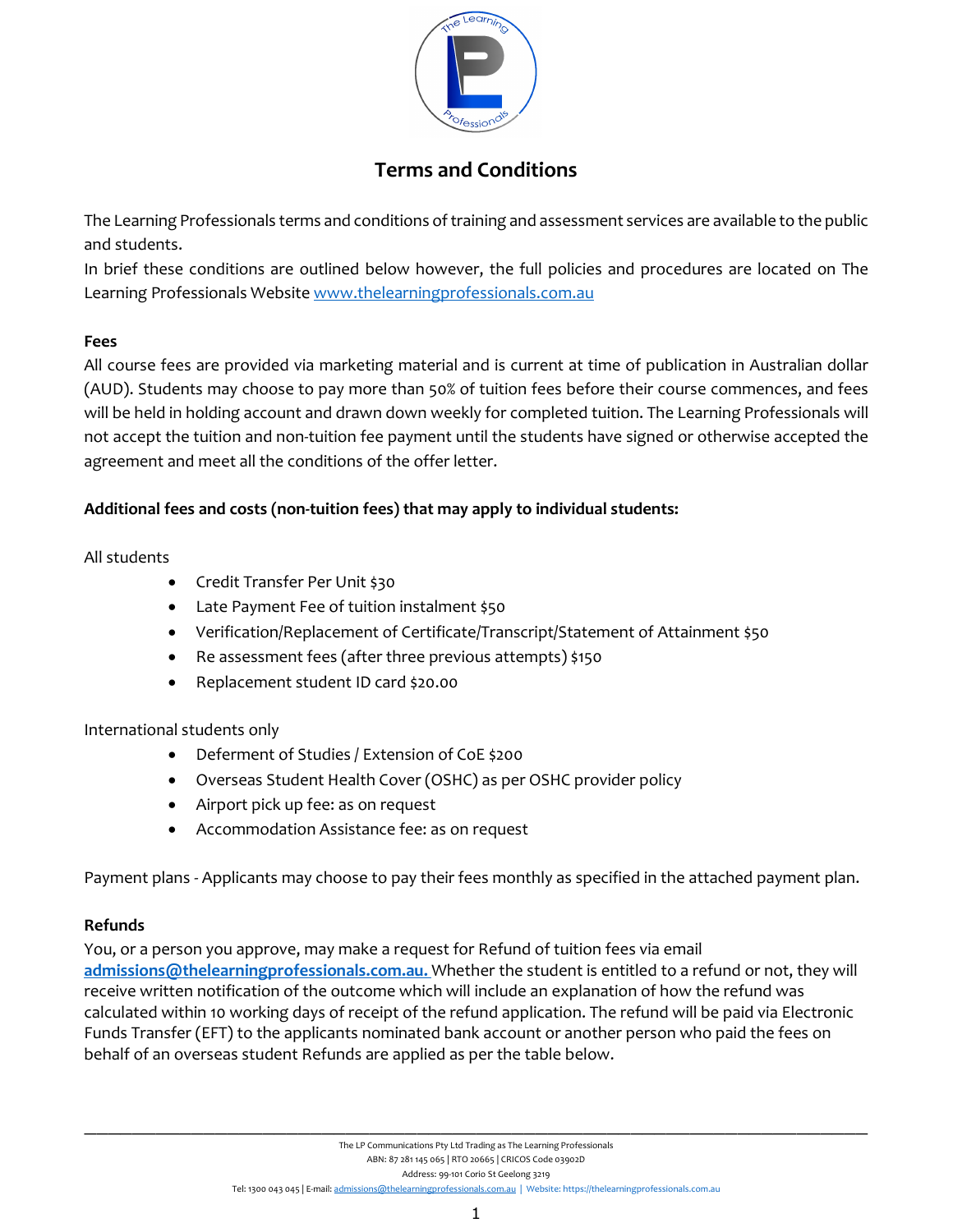

| Refund reason                                                                          | Time frame                                                                     | Refunded                                                                                                                                                | Documents                                                                                                                 |
|----------------------------------------------------------------------------------------|--------------------------------------------------------------------------------|---------------------------------------------------------------------------------------------------------------------------------------------------------|---------------------------------------------------------------------------------------------------------------------------|
| Visa refusal (offshore)                                                                | Has not<br>commence the<br>course                                              | 100% tuition fee refunded less 5% of the<br>paid fees (including the tuition and<br>Material fees).<br>The Application fee \$100 is non-<br>refundable. | Refund Application<br>form<br>Cancellation form<br>Visa refused letter                                                    |
| The Learning<br>Professionals ceases<br>the course                                     | Before the<br>commencement<br>course                                           | 100% tuition fee refunded including<br>material fee.<br>The Application fee \$100 is non-<br>refundable.                                                | N/A                                                                                                                       |
|                                                                                        | If student already<br>commence the<br>course                                   | Pro rata tuition fee<br>No refund application fee and material &<br>equipment fee                                                                       | N/A                                                                                                                       |
| Withdrawal, Transfer,<br>Onshore visa refused                                          | Written<br>notification is<br>given prior to the<br>commencement<br>date       | 100% tuition fee refunded less 5% of the<br>paid fees (including the tuition and<br>Material fees).<br>The Application fee \$100 is non-<br>refundable. | Refund Application<br>form<br>Cancellation form<br>If transfer to other<br>provider: Release form<br>and new offer letter |
|                                                                                        | Written<br>notification is<br>given on or after<br>the<br>commencement<br>date | Pro rata tuition fee<br>No refund admission fee and material &<br>equipment fee                                                                         |                                                                                                                           |
| LP cancel student's<br>enrolment due to the<br>student breach the<br>student agreement | Any time                                                                       | Pro rata tuition fee<br>No refund admission fee and material &<br>equipment fee                                                                         | N/A                                                                                                                       |
| Student fails to<br>commence the course                                                | Any time                                                                       | Pro rata tuition fee<br>No refund admission fee and material &<br>equipment fee                                                                         | N/A                                                                                                                       |
| Deceased students                                                                      |                                                                                | Pro rata tuition fee                                                                                                                                    | Our College reserves<br>the right to request<br>official supporting<br>documentation                                      |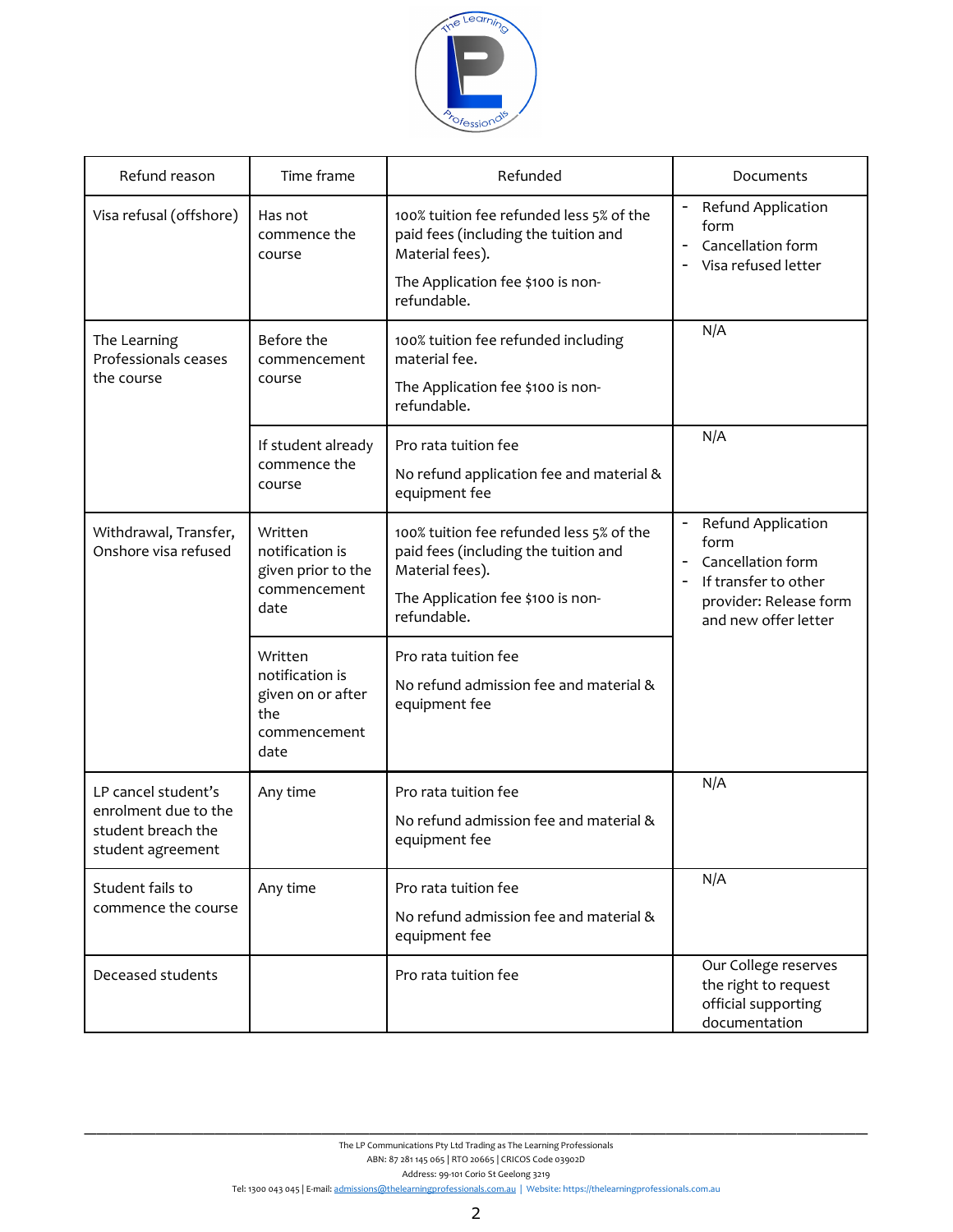

Refund Calculation

Material and Equipment fees are non-refundable if the packaging seal is broken and there is evidence that the materials have been used

#### **Complaint and Appeal**

Students that wish to make a complaint of services or appeal an assessment decision can do so by firstly informally approaching the student support team. If they are not satisfied with the outcome, the student can submit a formal complaint or appeal by completing the complaint and appeals form, located on The Learning Professionals website. Your complaint will be completed within 30 days of receiving your written submission. If the issue is unable to be rectified within the 30 days, you will be notified of the progress of your complaint. If required, independent mediators may be required to arbitrate between both parties. If this process is taken up by both parties a cost of no more than \$200 will be payable by the student to the independent mediator. All students will be notified in writing of the complaints and appeals outcome.

All students are to maintain their attendance and course progress obligations during the complaint and appeals process.

This written agreement, and the right to make complaints and seek appeals of decisions and action under various processes does not affect the rights of the student to take action under the *Australian Consumer Law* if the [Australian Consumer Law](https://consumerlaw.gov.au/) applies. Australian Consumer Law Full Details found in Complaints and Appeals Policy and Procedure.

# **Monitoring Attendance / Course progress**

The Learning Professionals review student attendance fortnightly. If students are recognised as being to be 'at risk' of not maintaining course progress as a result of course attendance, they will be notified by The Learning Professionals to firstly, maintain their attendance above 70% or The Learning Professionals may implement an intervention process to support their course progress.

If student's attendance drops below 70% of course contact hours (20 hours per week) or course progress drops below 50% (international student), The Learning Professionals staff will notify the student of the intention of cancel their enrolment. In the letter, the student will be informed of their right to access the complaints and appeals process. If the appeal is not supported or the student withdraws from the appeal process, the student's enrolment with The Learning Professionals will be cancelled.

Full Details found in Completion within the expected duration of study policy and procedure – International **Students only Policy and Procedure.** 

Full Details found in Policy and Procedure: Course Progress and Intervention Strategy - International Students only

Full Details found in Policy and Procedure: Attendance Policy and Procedure

# **Deferral, Suspension and Cancellation**

The Learning Professionals may defer or suspend the enrolment of a student if it believes there are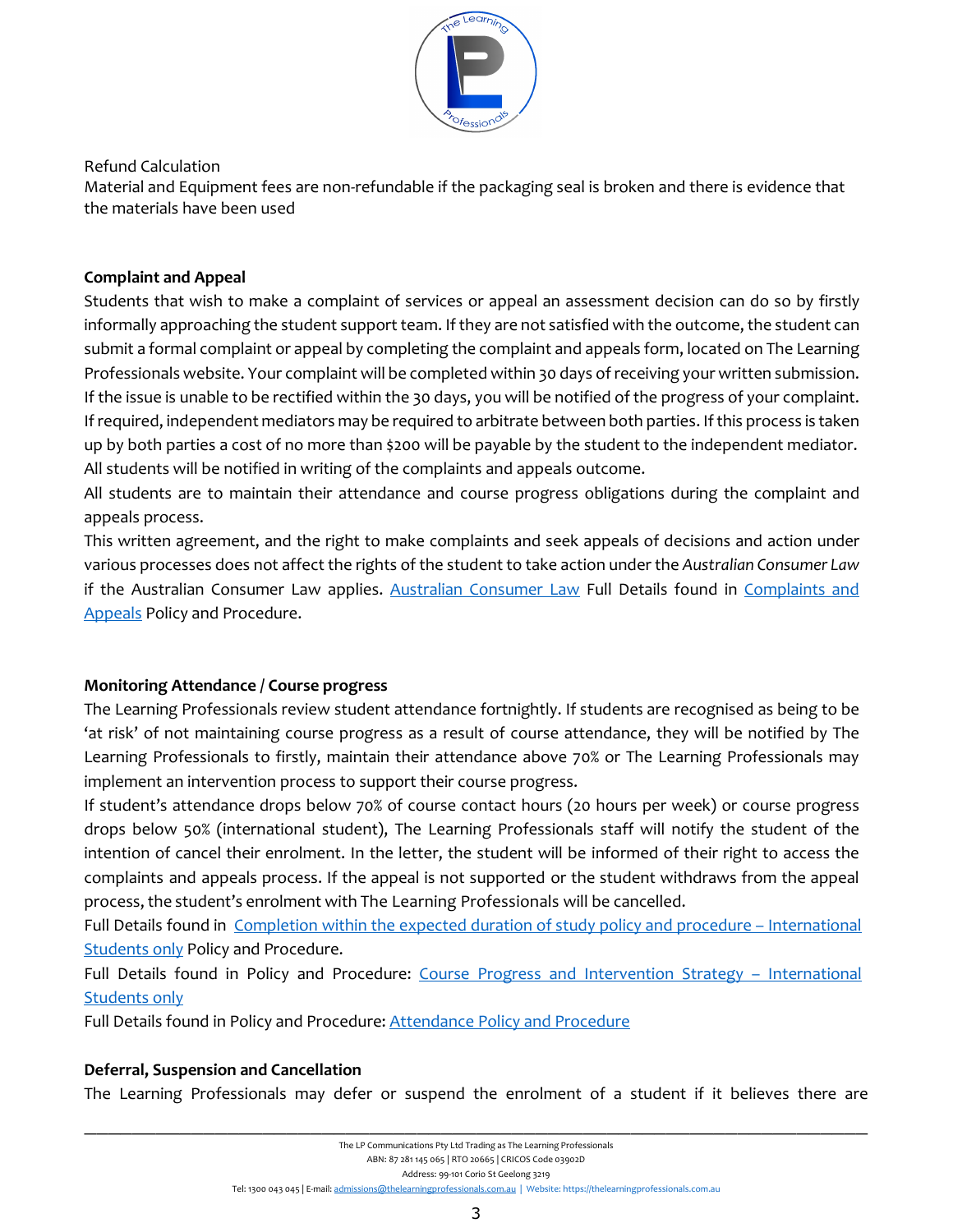

compassionate or compelling circumstances approved by the RTO Manager.

The Learning Professionals may suspend or cancel a student's enrolment including, but not limited to, based on:

- misbehavior by the student.
- the student's failure to pay an amount the student was required to pay The Learning Professionals to undertake or continue the course as stated in the written agreement.
- a breach of course progress or attendance requirements by the overseas student.

If, The Learning Professional initiates a suspension or cancellation of the overseas student's enrolment, before imposing a suspension or cancellation The Learning Professionals must:

- inform the overseas student of the intention and reasons for doing so, in writing.
- advise the overseas student of their right to appeal through The Learning Professionals internal complaints and appeals process, in accordance with The Learning Professionals Complaints and appeals policy and procedures.

When there is any deferral, suspension or cancellation action taken under this standard, The Learning Professionals must:

- inform the overseas student of the need to seek advice from Immigration on the potential impact on the student's visa.
- report the change to the overseas student's enrolment under section19 of the ESOS Act.

The suspension or cancellation of the overseas student's enrolment cannot take effect until the internal appeals process is completed, unless the overseas student's health or wellbeing, or the wellbeing of others, is likely to be at risk.

Full Details found Deferring, suspending, or cancelling student's enrolment Policy and Procedure – International students only

# **Study Load**

The Learning Professionals standard full-time study load is 20 scheduled course contact hours per week including:

- 6.5 hours via distance learning and;
- 13.5 hours of the scheduled course contact hours per week will be conducted onsite at The Learning Professionals delivery sites. Onsite delivery includes:
	- Schedule training sessions and master classes at The Learning Professionals:
		- o training rooms and
		- o simulated practical training workplace
	- Schedule course related information sessions.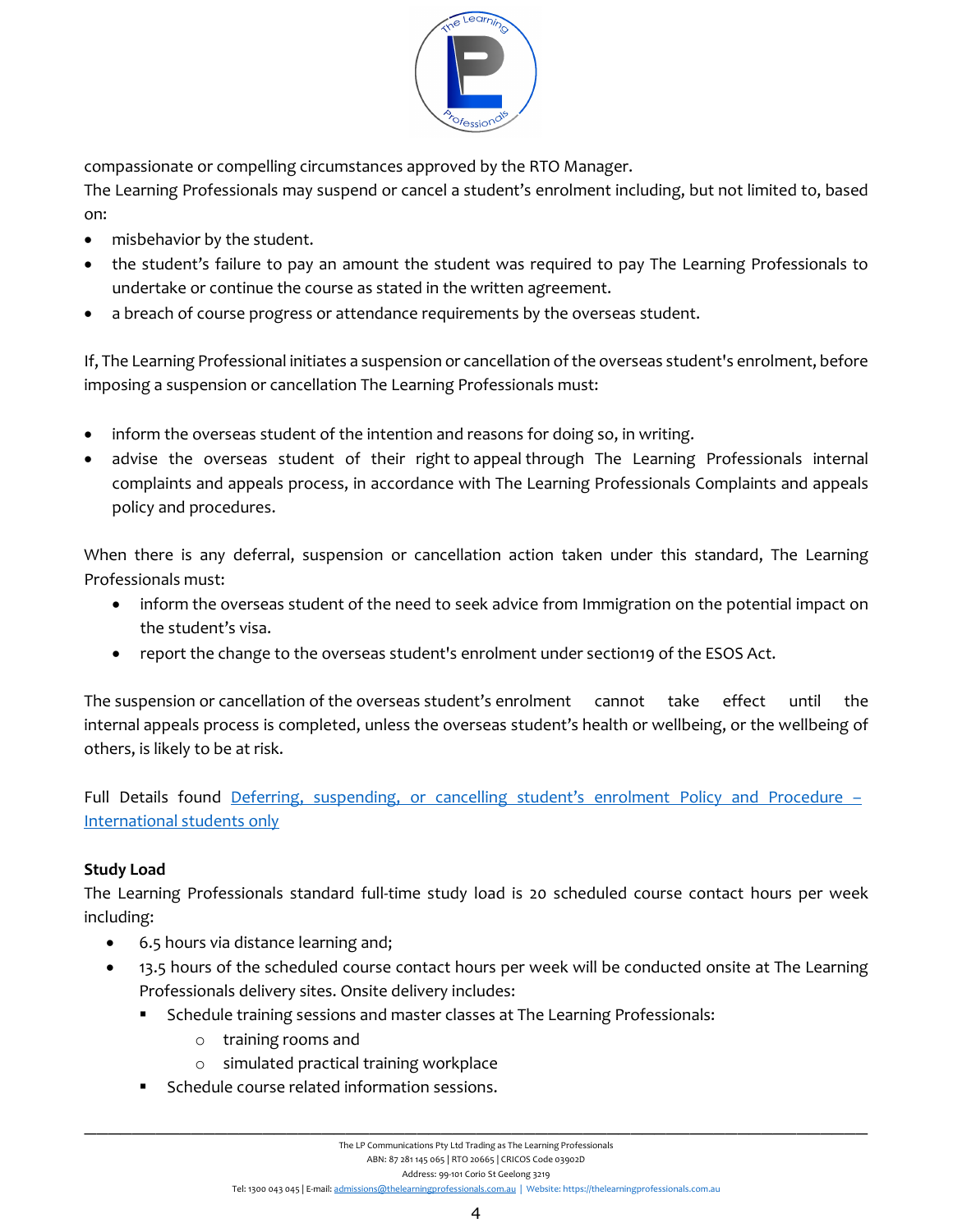

- **Supervised mentoring sessions.**
- Mandatory supervised work-based training (mandatory placement) if applicable.
- Non-mandatory supervised work-based training (voluntary placement).
- Assessment Activities.

Full Details found: Training and Assessment Policy and Procedure

## **Distance Learning**

Distance learning (6.5 hours) is student structured facilitated at a distance to the trainer(off-site). The Learning Professionals offers all students distance learning activities which may include but not limited to:

- Live and recorded Master classes.
- Pre-Reading of assigned texts.
- Group work completing assigned work activities.
- Individual completing assigned work activities.

Full Details found **Training and Assessment Policy and Procedure** 

## **Assessment**

Students are required to complete assessment activities to be deemed competent against units within the qualifications they are completing. Students have the flexibility of 3 assessment attempts before having to complete the unit training in full.

#### **Student Transfer**

Under the National Code 2018, a student cannot transfer to another Provider prior to the student completing six months of their principal course of study (principal course is usually the final course in which the student is enrolled) without being granted a Letter of Release.

# **Third Party relationships and Placements**

The Learning Professionals does not have third-party training and/or assessment agreements in place with other organisations.

The Learning Professionals does not have work placement for any qualifications

# **AQF Certification Documentation Issuance and USI (Unique Student Identifier)**

Once students have completed their course program, AQF certification documentation will be used within 30 calendar days of the student being assessed as meeting the requirements of the qualification in which the applicant is enrolled, providing all agreed fees have been paid.

Students are entitled to a formal Statement of Attainment completed and assessed competent units upon withdrawal/cancellation or transferring, prior to completing the qualification, provided all tuition fees for the study periods incurred have been fully paid.

All students need a verified USI to receive their AQF certification documentation unless an exemption applies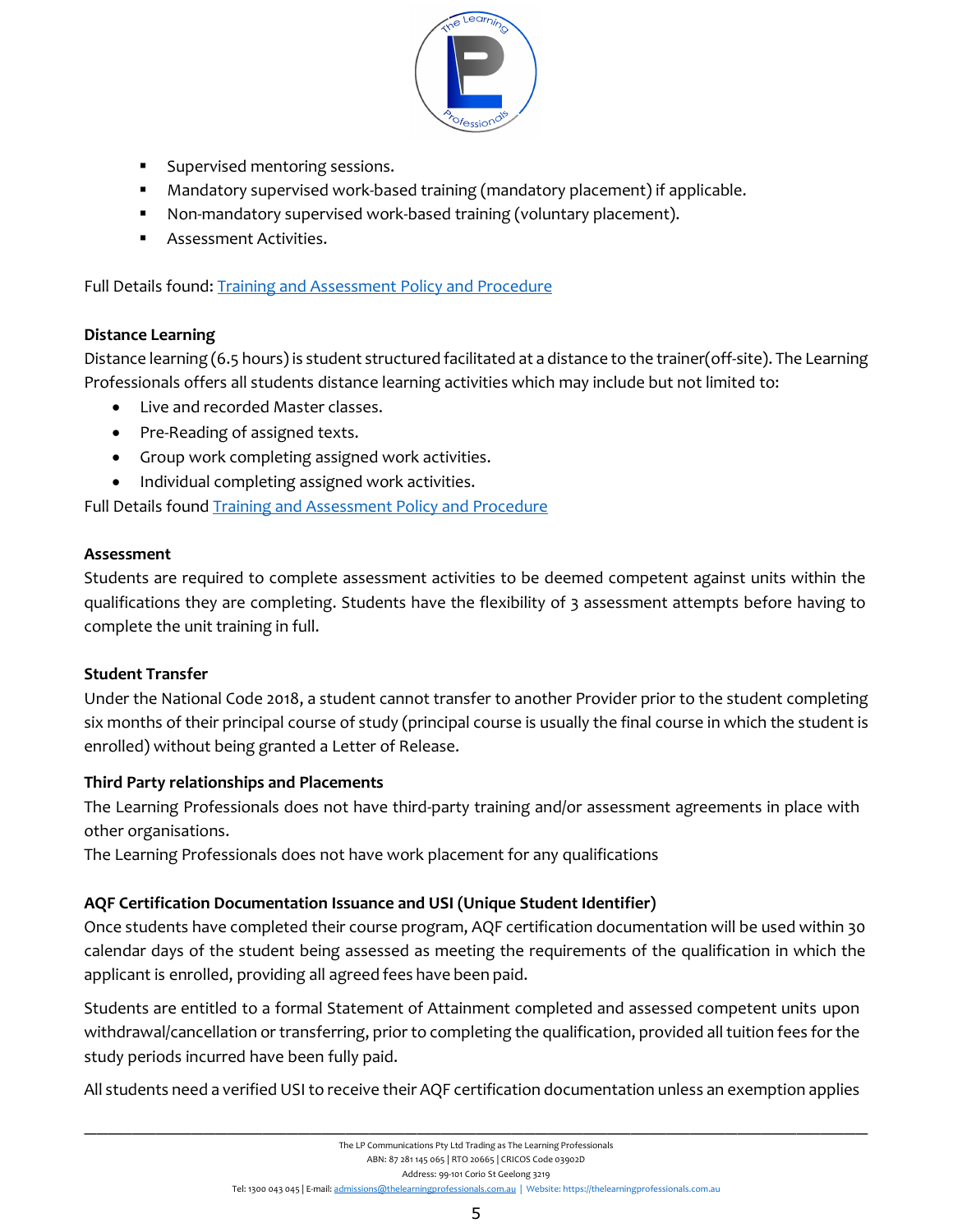

under the Student Identifiers Act 2014. Further information on USI and exemptions can be found at <https://www.usi.gov.au/>

Full Details found in: Issuing of Certificates / Statement of Attainment Policy and Procedure

## **Other conditions**

Students must notify The Learning Professionals of changes of current residential address, telephone/mobile number, email address, who to contact in emergency situations and any changes to those details within 7 days of the change. Failure to do this may mean the student may not receive important information which may affect their course enrolment.

The Learning Professionals formal communication method of policy and procedure will be via [www.thelearningprofessional.com.au](http://www.thelearningprofessional.com.au/) Students are required to keep up to date with the latest policy and procedures by checking monthly for updates as policies are subject to change.

The Learning Professionals will formally correspond with students via email, it is the student's obligation to regularly check their email account.

The contact person in emergency situations is The Student Support Manager via [admin@thelearningprofessionals.com.au](mailto:admin@thelearningprofessionals.com.au)

The Learning Professionals will retain a copy of the students Letter of Offer/written agreement and receipt of payments made by the student under this agreement for at least 2 years after cancelation or completion and provides the student with a copy of the written agreement, and receipts of any payments made by the student.

Students are responsible for keeping a copy of the written agreement as supplied by The Learning Professionals, and receipts of any payments of tuition fees or non-tuition fees. Full Details found in Student Support Policy and Procedure.

In the unlikely event that the Learning Professionals fails to start the course or the course ceases to be provided after it starts, the student will be notified of the default in writing and will be offered a refund in accordance with Fees Charges and Refund Policy and Procedure. Alternatively, the student may be offered the enrolment in another course offered by the Learning Professionals at no extra cost and for which the student meets all the entry requirements. The student has the right to choose whether to be refunded of unspent tuition fees, or to accept a place in another course. If the student chooses to take up the offer of enrolment in another program, the RTO will require the student to sign a document to indicate acceptance of the alternative placement.

Where the Learning Professionals is unable to meet its obligations of providing the student with a refund or an alternate course the student will benefit from the Tuition Protection Services (TPS). The TPS is an initiative of the Australian Government to assist international students whose providers are unable to fully deliver their course of study. The TPS will contact the student and place them in a suitable alternative course at another education provider at no extra cost. If there are no suitable alternative courses or offers, the student may apply for a refund of the amount of any unspent tuition fees. For further information please visit the following link[: https://tps.gov.au/StaticContent/Get/StudentInformation.](https://tps.gov.au/StaticContent/Get/StudentInformation)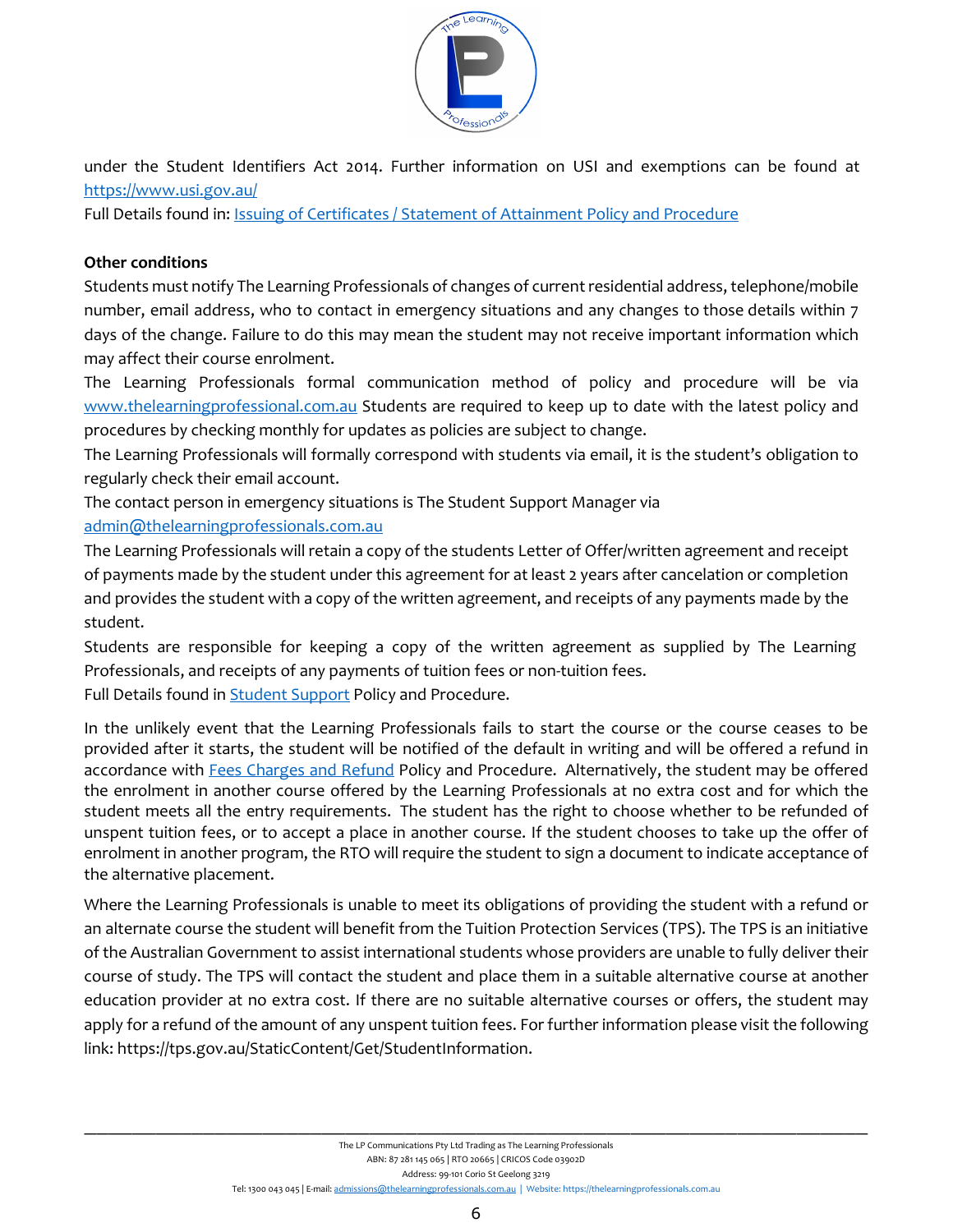

#### **Privacy Notice**

## *Why we collect your personal information*

As a Registered Training Organisation (RTO), we collect your personal information so we can process and manage your enrolment in a Vocational Education and Training (VET) course with us.

If you are unable to provide us with the required personal information this may result in non-enrolment into our courses

## *How we use your personal information*

We use your personal information to enable us to deliver VET courses to you, otherwise, as needed, to comply with our obligations as an RTO.

# *How we disclose your personal information*

We are required by law (under the National Vocational Education and Training Regulator Act 2011 (Cth) (NVETR Act)) to disclose the personal information we collect about you to the National VET Data Collection kept by the National Centre for Vocational Education Research Ltd (NCVER). The NCVER is responsible for collecting, managing, analyzing and communicating research and statistics about the Australian VET sector. We are also authorised by law (under the NVETR Act) to disclose your personal information to the relevant state or territory training authority.

If disclosures of students' personal information to overseas recipients are likely (other than the students nominated education agent), the learning professionals will notify the student and gain permission of the disclosure prior to the event.

# *How the NCVER and other bodies handle your personal information*

The NCVER will collect, hold, use and disclose your personal information in accordance with the law, including the Privacy Act 1988 (Cth) (Privacy Act) and the NVETR Act. Your personal information may be used and disclosed by NCVER for purposes that include populating authenticated VET transcripts; administration of VET; facilitation of statistics and research relating to education, including surveys and data linkage; and understanding the VET market.

The NCVER is authorised to disclose information to the Australian Government Department of Education, Skills and Employment (DESE), Commonwealth authorities, State and Territory authorities (other than registered training organisations) that deal with matters relating to VET and VET regulators for the purposes of those bodies, including to enable:

- administration of VET, including program administration, regulation, monitoring and evaluation.
- facilitation of statistics and research relating to education, including surveys and data linkage.
- understanding how the VET market operates, for policy, workforce planning and consumer information.

The NCVER may also disclose personal information to persons engaged by NCVER to conduct research on NCVER's behalf.